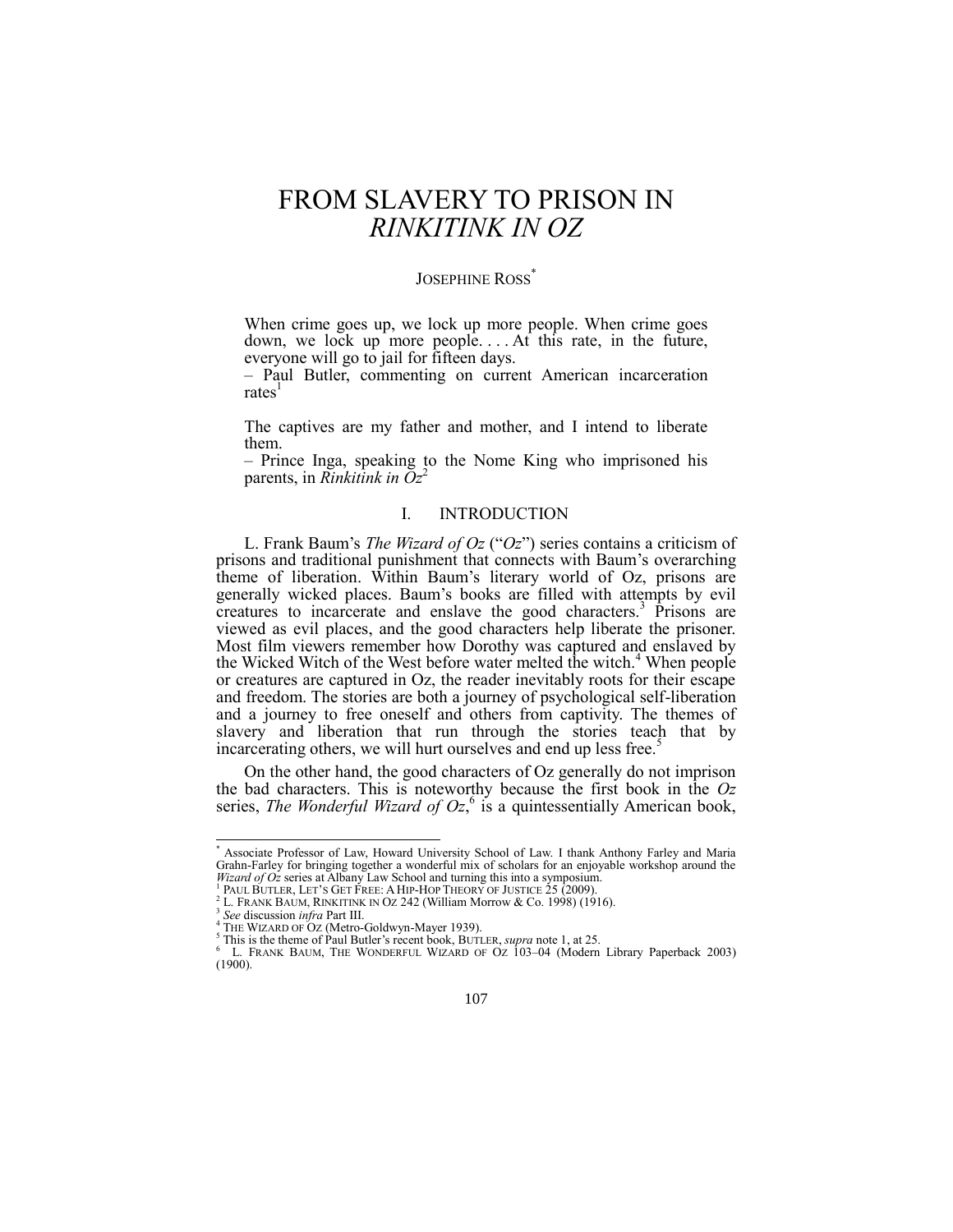and Americans tend to see mass incarceration as indispensable to our personal safety. Since there are many creatures that set out to harm Dorothy and the other heroes in Baum's works, one would think that massive incarceration would be necessary to right the wrongs, settle the score, and ensure a safe future.

One scene that filled me with horror as a child involved the Winged Monkeys, which capture Dorothy and her friends in the film version of the book, *The Wizard of Oz*. <sup>7</sup> The book portrays the monkeys as equally ruthless, for they pull all the stuffing out of the Scarecrow, dash the Tin Woodman onto sharp rocks, kidnap Dorothy, and bring her to the Wicked Witch of the West.<sup>8</sup> These would be heinous offenses under Kansas law, if the justice system considered the Tin Woodman and Scarecrow to be human. Nevertheless, the monkeys are never punished, even after Dorothy and her friends gain control of the Oz kingdom. The defense that "they were just following orders" may not be much of a defense in an American courtroom, but in Baum's world, it is the norm. When Dorothy gains control of the witch's Golden Cap, she controls the monkeys.<sup>9</sup> This time they carry her through the air, not as a captive, but as a commander.<sup>10</sup> What we see from this scene is that the bad actor is not necessarily a bad person or a bad creature. Change must come from the top, not from those committing nefarious deeds. When the leader changes, the citizens and soldiers fall into line; there is no need to lock them up.

This is not to suggest that all creatures in Baum's books are redeemable. In *The Wonderful Wizard of Oz*, one inherently evil actor is the Witch of the West. Magic takes care of her (along with Dorothy, who throws water on her in a fit of anger). <sup>11</sup> Thanks to magic, Baum never has to deal with the messy business of locking up vanquished felons. Yet, for every evil person whom magic destroys, there are multitudes of misbehaving souls whom are forgiven, or at least not punished. Baum created a world where well-organized communities find methods to keep their citizens safe without locking up large segments of the population.

<span id="page-1-0"></span>There is only one prison in the Emerald City and it usually lies empty. In fact, one never learns about this jail until Baum's seventh book in the *Oz* series, *The Patchwork Girl of*  $Oz<sup>12</sup>$  In this Oz adventure, the jailer is astonished when the young lad Ojo is arrested and brought to the prison to await trial because Ojo is her first prisoner ever.<sup>13</sup> Next, it is Ojo's turn to be astonished at the kind treatment he receives. He is treated so well that he wonders aloud, "why is the prison so fine, and why are you so kind to me?"<sup>14</sup> The jailer's reply is replete with Baum's philosophy of punishment:

l

<sup>11</sup> *Id.* at 107. This scene of throwing water on the witch was changed in the film version. In the film, Dorothy's act is an accident as she puts out a fire on the Scarecrow. THE WIZARD OF OZ, *supra* not[e 4.](#page-0-0) Dorothy's act is an accident as she puts out a fire on the Scarecrow. THE WIZARD OF OZ, *supra* note 4.<br><sup>12</sup> See generally L. FRANK BAUM, THE PATCHWORK GIRL OF OZ 196–97 (1913).

<sup>7</sup> THE WIZARD OF OZ, *supra* not[e 4.](#page-0-0)

<sup>8</sup> BAUM, *supra* not[e 6,](#page-0-1) at 103–04.

 $^{9}$  *Id.* at 118–19.

<sup>10</sup> *Id.* at 119.

<sup>13</sup> *Id.* at 196–97 (jailer saying, "Goodness me! A prisoner at last. But what a small one, Soldier.").

<sup>14</sup> *Id.* at 200.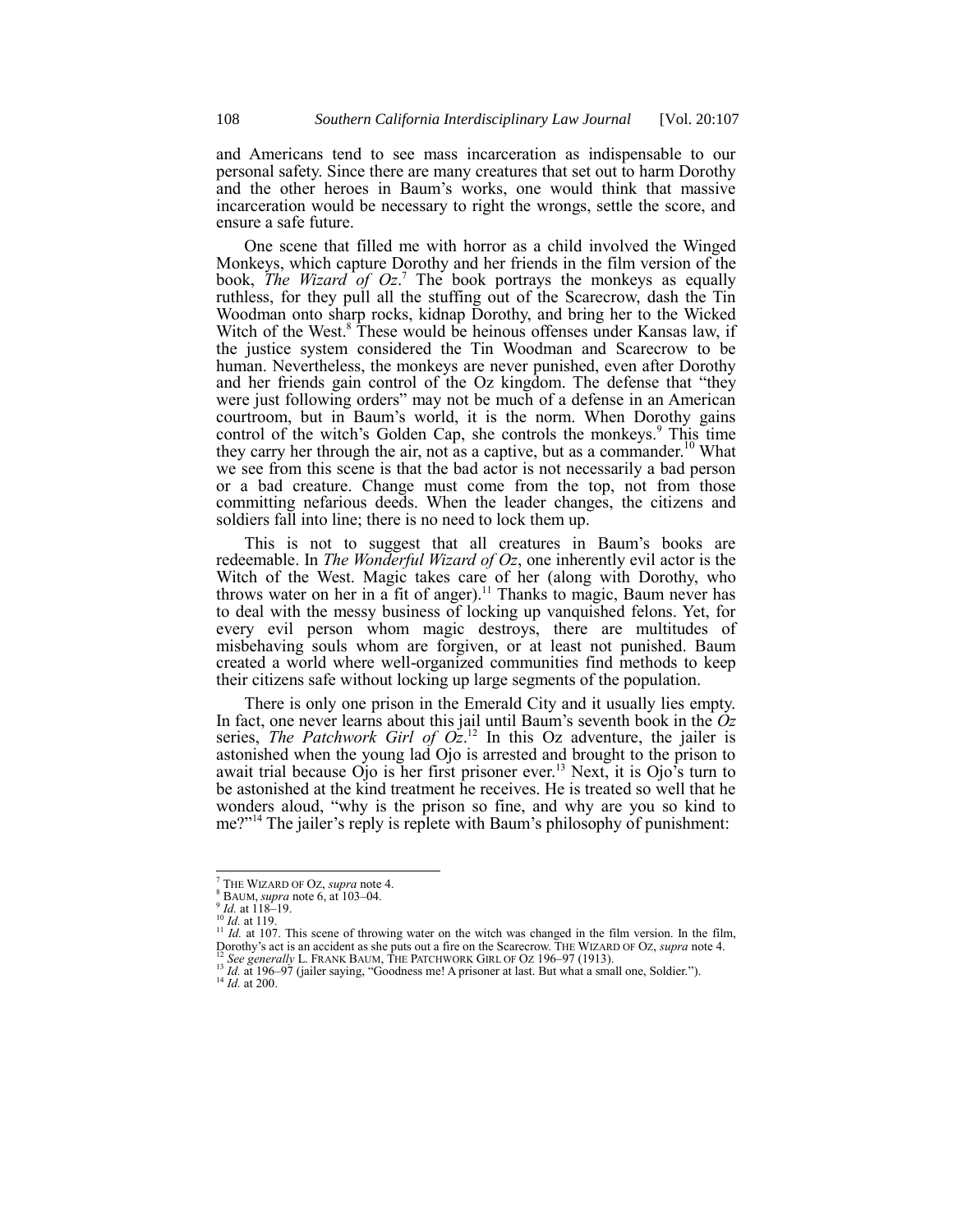We consider a prisoner unfortunate. He is unfortunate in two ways—because he has done something wrong and because he is deprived of his liberty. Therefore we should treat him kindly, because of his misfortune, for otherwise he would become hard and bitter and would not be sorry he had done wrong. . . . You see, it is kindness that makes one strong and brave; and so we are kind to our prisoners.<sup>1</sup>

Moreover, asks the jailer "Isn't one punished enough in knowing he has done wrong?"<sup>16</sup> Thus, there is a prison in Oz built by the good characters, but it is most notable for its kindness and disuse.

Ojo's crime is that he picked a six-leaf clover without permission.<sup>17</sup> This is hardly an offense on par with the Winged Monkeys' violence. Moreover, Ojo is an extremely likeable soul and the hero of the adventure tale.<sup>18</sup> To make his imprisonment even more surprising, Ojo has a good reason for picking the flower: he is trying to gather together the ingredients to make a potion that will save his uncle, who has been turned into marble.<sup>19</sup> Ojo reasoned that it was a foolish law and saving his uncle was more important.<sup>20</sup> Naturally, Ojo's stay in prison is short; after a trial where Princess Ozma serves as the judge, she forgives him.<sup>21</sup> Princess Ozma is the judge and she decrees that "although you have committed a serious fault, you are now penitent and I think you have been punished enough.<sup> $22$ </sup> Ojo's imprisonment serves two purposes. It teaches young readers that there may be a good reason for rules that seem foolish to "people who do not understand them<sup>323</sup> and showcases a different model of punishment. This message—that lengthy incarceration and harsh punishment are alien to a good society—resonates strongly in the modern age of mass incarceration.

Nowhere are these themes of punishment more interwoven with liberation from slavery than in Baum's tenth *Oz* novel, *Rinkitink*. <sup>24</sup> As this Article will discuss, *Rinkitink* creates a storyline that flows seamlessly from slavery to imprisonment, which is suggestive of modern theories that depict American prisons as direct descendents of slavery.

<sup>&</sup>lt;sup>15</sup> See id. (stating that "Ozma thinks that one who has committed a fault did so because he was not strong and brave; therefore she puts him in prison to make him strong and brave. When that is accomplished he is no longer a prisoner, but a good and loyal citizen and everyone is glad that he is now strong enough to resist doing wrong.").<br><sup>16</sup> *Id*.

 $\frac{17}{16}$  *Id.* at 195.

<sup>18</sup> *See id.*

 $\frac{19}{20}$  *Id.* at 56, 62, 195.

Id. at 229. Ironically, this resonates with one of psychologist Lawrence Kohlberg's moral hypotheticals where children are asked about a man stealing medicine to save the life of his wife. *See* CAROL GILLIGAN, IN A DIFFERENT VOICE: PSYCHOLOGICAL THEORY AND WOMEN'S DEVELOPMENT 25–26 (1982). <sup>21</sup> BAUM*, supra* not[e 12,](#page-1-0) at 225–31. <sup>22</sup> *Id.* at 230.

<sup>23</sup> *Id.* at 229.

<sup>24</sup> BAUM, *supra* note [2.](#page-0-2)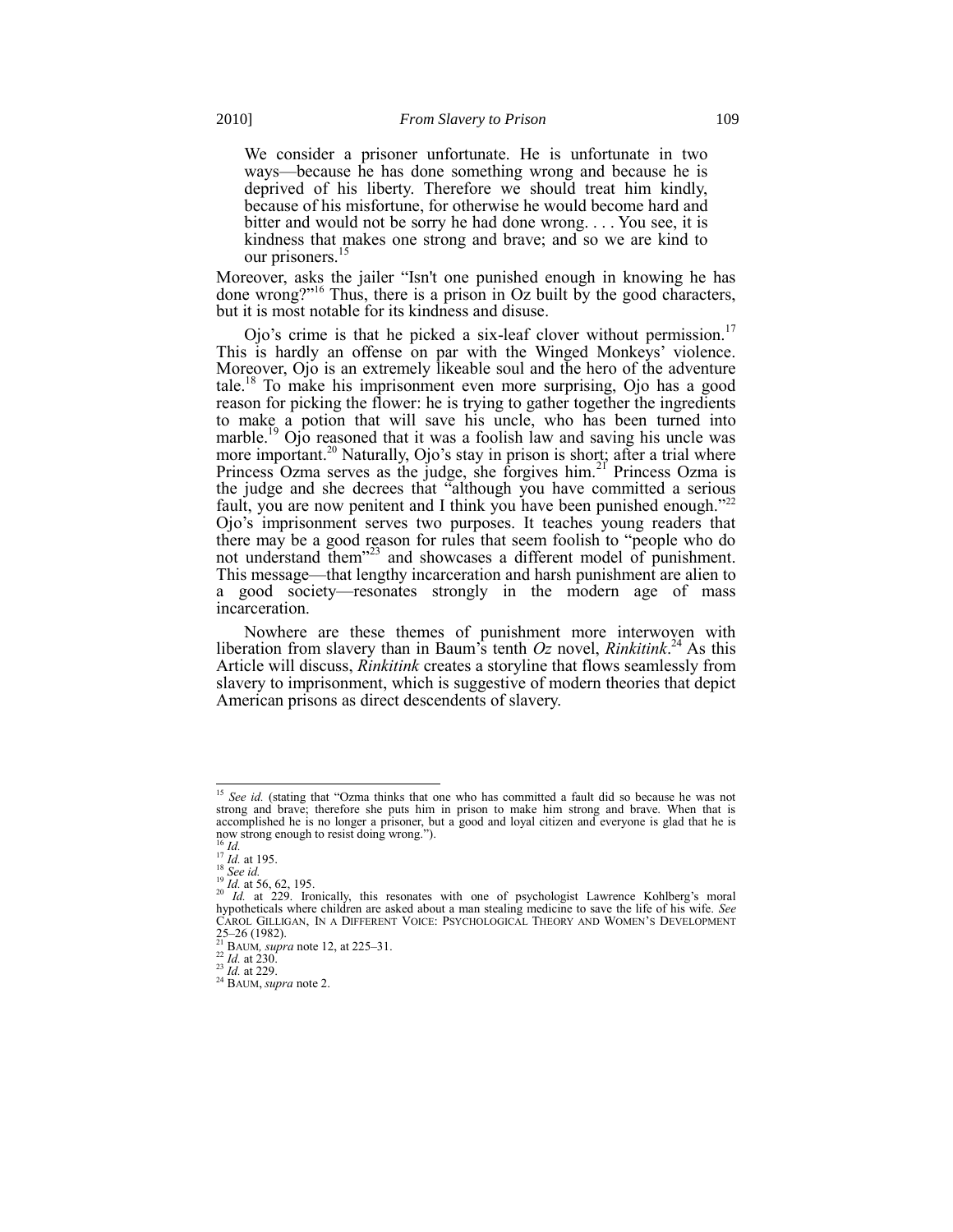## II. CRITIQUES OF THE MODERN AMERICAN PRISON SYSTEM

The scarcity of prisoners in Oz may seem odd to a modern American reader. After all, the United States currently leads the world in incarceration rates, locking up more people per capita than any other country in the free world.<sup>25</sup> Currently 2.3 million people are in prison in the United States; one out of every thirty-two Americans is enmeshed in the criminal justice system, which includes probation, parole, and incarceration.<sup>26</sup> By the 1990s the United States was opening up one new prison or jail every week.<sup>27</sup> The unprecedented incarceration rates are exponentially higher for black men than for other groups.<sup>28</sup> By the end of the 1990s, more black men in their thirties had been to prison than graduated from a four-year college.<sup>29</sup> By 2000, nine percent of black children had a father in prison or jail, giving "time on the outside"<sup>30</sup> to over one million children under the age of eighteen.<sup>3</sup>

<span id="page-3-2"></span><span id="page-3-0"></span>Most modern readers likely perceive prison conditions and incarceration rates as entirely distinct from slavery. While Americans recognize slavery as an abhorrent system, which amassed wealth for one group of people at the expense of another, they generally view the current American penal system as a necessary response to crime.<sup>32</sup> In contrast, some current civil rights leaders and sociologists argue that the current practice of massive incarceration bears many similarities to slavery.<sup>33</sup> The massive incarceration, they argue, must be understood as a recent manifestation of the same impulses that began with slavery and continued with Jim Crow laws.<sup>34</sup>

<span id="page-3-1"></span>l

<sup>33</sup> *See* discussion *infra* Part IV. <sup>34</sup> *See* Loïc Wacquant, *From Slavery to Mass Incarceration: Rethinking the 'Race Question'in the U.S.*, 13 NEW LEFT REV. 41–60 (2002) *available at* http://newleftreview.org/A2367 (last visited Sep. 22, 2010). *See generally* MICHELLE ALEXANDER, THE NEW JIM CROW: MASS INCARCERATION IN THE AGE

<sup>25</sup> Robert Batey, *The Costs of Judicial Restraint: Forgone Opportunities to Limit America's Imprisonment Binge*, 33 NEW ENG. J. ON CRIM. & CIV. CONFINEMENT 29, 29 (2007) (citing THE SENTENCING PROJECT, NEW INCARCERATION FIGURES: THIRTY-THREE CONSECUTIVE YEARS OF

GROWTH (2006), http://www.sentencingproject.org/doc/publications/inc\_newfigures.pdf). <sup>26</sup> *Id.* (citing Lauren E. Glaze & Seri Palla, *Probation and Parole in the United States, 2004*, U.S. DEP'T OF JUSTICE, BUREAU OF JUSTICE STATISTICS 1 (2005), http://bjs.ojp.usdoj.gov/content/pub/pdf/ppus04.pdf). *See also* Adam Liptak, *Inmate Count in U.S.*<br>*Dwarfs Other Nations'*, N.Y. TIMES, Apr. 23, 2008, at A01 (stating that"[i]f you count only adults, one in 100 Americans is locked up").

<sup>27</sup> BUTLER, *supra* not[e 1,](#page-0-3) at 27. <sup>28</sup> Gary Ford, *The New Jim Crow: Male and Female, South and North, from Cradle to Grave, Perception and Reality: Racial Disparity and Bias in America's Criminal Justice System*, 11 RUTGERS RACE & L. REV. 323, 333 (2010) (citing Marc Mauer & Ryan S. King, *Uneven Justice: State Rates of Incarceration by Race and Ethnicity*, THE SENTENCING PROJECT 1–2 (July 2007), http://sentencingproject.org/doc/publications/rd\_stateratesofincbyraceandethnicity.pdf.

<sup>29</sup> BRUCE WESTERN, PUNISHMENT AND INEQUALITY IN AMERICA, at xii. (2006). <sup>30</sup> *See* Joseph E. Kennedy, *The Jena Six, Mass Incarceration, and the Remoralization of Civil Rights*, 44 HARV. C.R.-C.L. L. REV. 477, 486 (2009) (citing DONALD BRAMAN, DOING TIME ON THE OUTSIDE: INCARCERATION AND FAMILY LIFE IN URBAN AMERICA 10 (2004)) (alluding to those outside of prison but affected and impoverished because of family members in prison).

<sup>31</sup> WESTERN, *supra* not[e 29,](#page-3-0) at 5.

<sup>32</sup> See Barry C. Feld, *Unmitigated Punishment: Adolescent Criminal Responsibility and LWOP Sentences*, 10 J.L. & FAM. STUD. 11, 25–27 (2007); Robert M. Entman & Kimberly A. Gross, *The Court of Public Opinion: The Practice and Ethics of Trying Cases in the Media: Race to Judgment: Stereotyping Media and Criminal Defendants*, 71 LAW & CONTEMP. PROBS. 93, 103 (2008) (citing Franklin D. Gilliam, Jr. & Shanto Iyengar, *Prime Suspects: The Influence of Local Television News on the Viewing Public*, 44 AM. J. POL. SCI. 560, 560, 571 (2000)).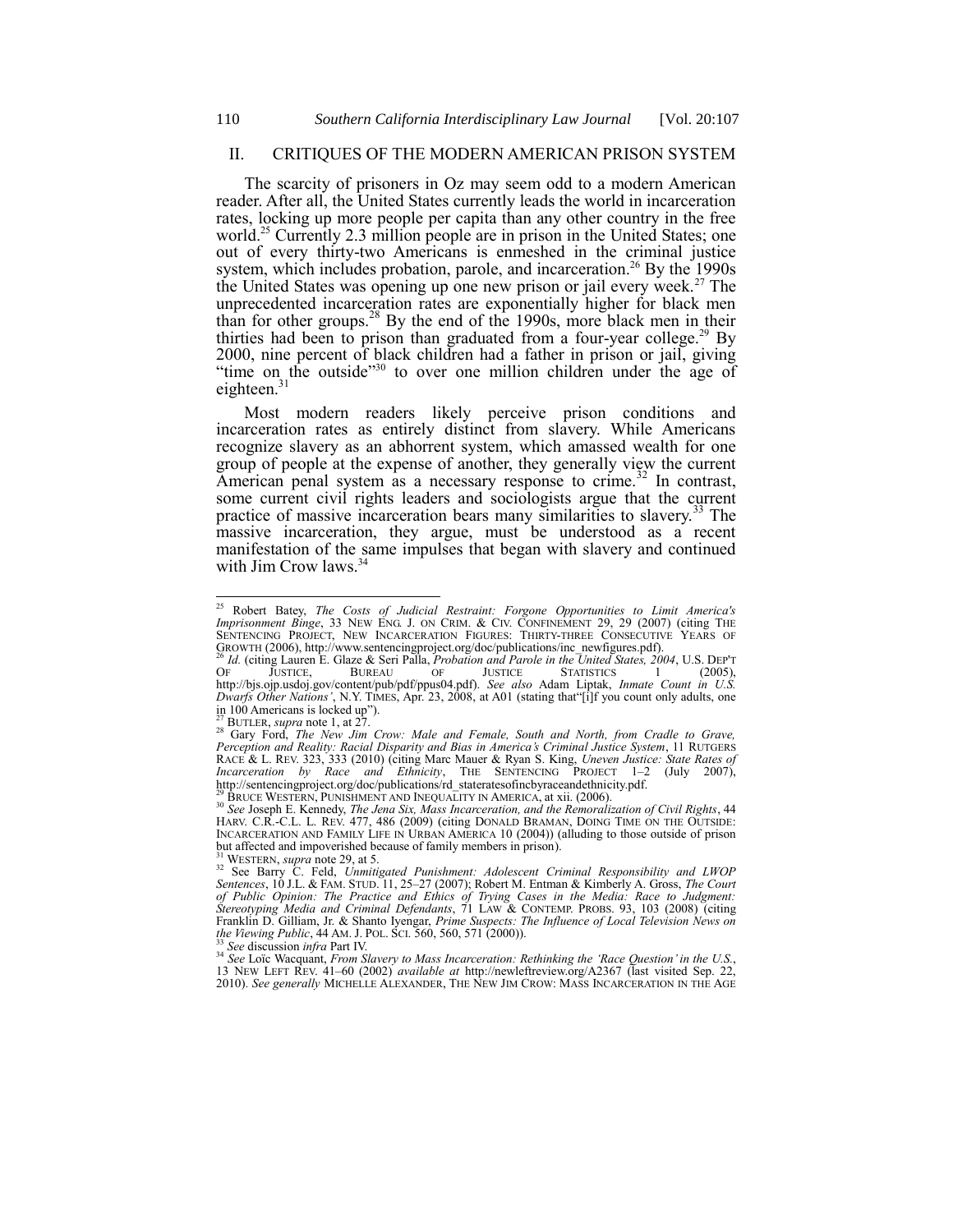Sociology professor Loïc Wacquant asserts that mass incarceration is one of "several 'peculiar institutions' [that has] successfully operated to define, confine and control African-Americans."<sup>35</sup> Wacquant has articulated a direct line or link between the earlier "peculiar institutions": from slavery to Jim Crow and the segregated ghetto, to massive imprisonment.<sup>36</sup> This view challenges some deeply-rooted notions about the American justice system. Slavery is often perceived as entirely distinct from incarceration. Americans recognize slavery as an abhorrent system, which amassed wealth for one group of people at the expense of the other group, but generally do not view massive imprisonment as a form of economic exploitation. While the institution of slavery is understood to be racist, the modern American penal system is not viewed as inherently racist even though it continues to incarcerate minorities at a hugely disproportionate rate. As Joseph E. Kennedy writes: "The mass incarceration of African Americans has come to seem normal in the same way that segregation once seemed normal.<sup>337</sup> In Oz, harsh imprisonment is no more normal than slavery, and slavery is depicted as a grave and horrible injustice.<sup>3</sup>

#### III. THE SMALL BOY EMANCIPATOR IN *RINKITINK IN OZ*

Dorothy Gale, the lead character in *The Wonderful Wizard of Oz*, is well known for her desire to fight for justice against great odds. Dorothy has been called "the Great Emancipator" because she frees the Munchkins from the Wicked Witch of the East, liberates the Scarecrow from his pole, saves the Tin Woodman from his predicament, and frees the Winkies after killing the Wicked Witch of the West.<sup>39</sup> "In many ways, the fictional Dorothy is like the real-life Great Emancipator John Brown," write Jason Bell and Jessica Bell in their essay within *The Wizard of Oz and Philosophy*. <sup>40</sup> John Brown would have been in the minds of readers in Baum's time, holding a fascination for them. Like John Brown, Dorothy fights against strong odds, figuring: "Better to die than to tolerate slavery." $41$ 

Any doubt a reader might have about the parallel between Dorothy and John Brown, or between Baum and the anti-slavery crusade, is dispelled on reading *Rinkitink*. *Rinkitink*, the tenth novel in the *Oz* series, was published

OF COLORBLINDNESS (2010); Benjamin Todd Jealous, *The New Jim Crow Mass Incarceration in the Age of Colorblindness: Editorial Reviews*, AMAZON (2010), http://www.amazon.com/New-Jim-Crow-Incarceration-Colorblindness/dp/1595581030 (last visited Nov. 24, 2010) (Benjamin Todd Jealous, president and chief executive officer of the NAACP reviewing Alexander's book and stating that: "[f]or every century there is a crisis in our democracy, the response to which defines how future generations view those who were alive at the time. In the 18th century it was the transatlantic slave trade, in the 19th century it was slavery, in the 20th century it was Jim Crow. Today it is mass incarceration. Alexander's book offers a timely and original framework for understanding mass incarceration, its roots to Jim Crow, our modern caste system, and what must be done to eliminate it.").

<sup>35</sup> Wacquant, *supra* not[e 34,](#page-3-1) at 41.

<sup>36</sup> *See id.* 

<sup>&</sup>lt;sup>37</sup> Kennedy, *supra* not[e 30,](#page-3-2) at 507.

<sup>38</sup> *See generally* BAUM, *supra* note [6.](#page-0-1)  <sup>39</sup> Jason Bell & Jessica Bell, *Freeing the Slaves in Oz*, *in* THE WIZARD OF OZ AND PHILOSOPHY: WICKED WISDOM OF THE WEST 49, 53 (Randall E. Auxier & Phillip S. Seng eds., 2008). Dorothy even liberates herself. *Id.* <sup>40</sup> *Id.*

<sup>&</sup>lt;sup>41</sup> *Id.* (discussing the third book of Baum's *Oz* series, OZMA OF OZ (1907), where Dorothy frees the royal family of Ev).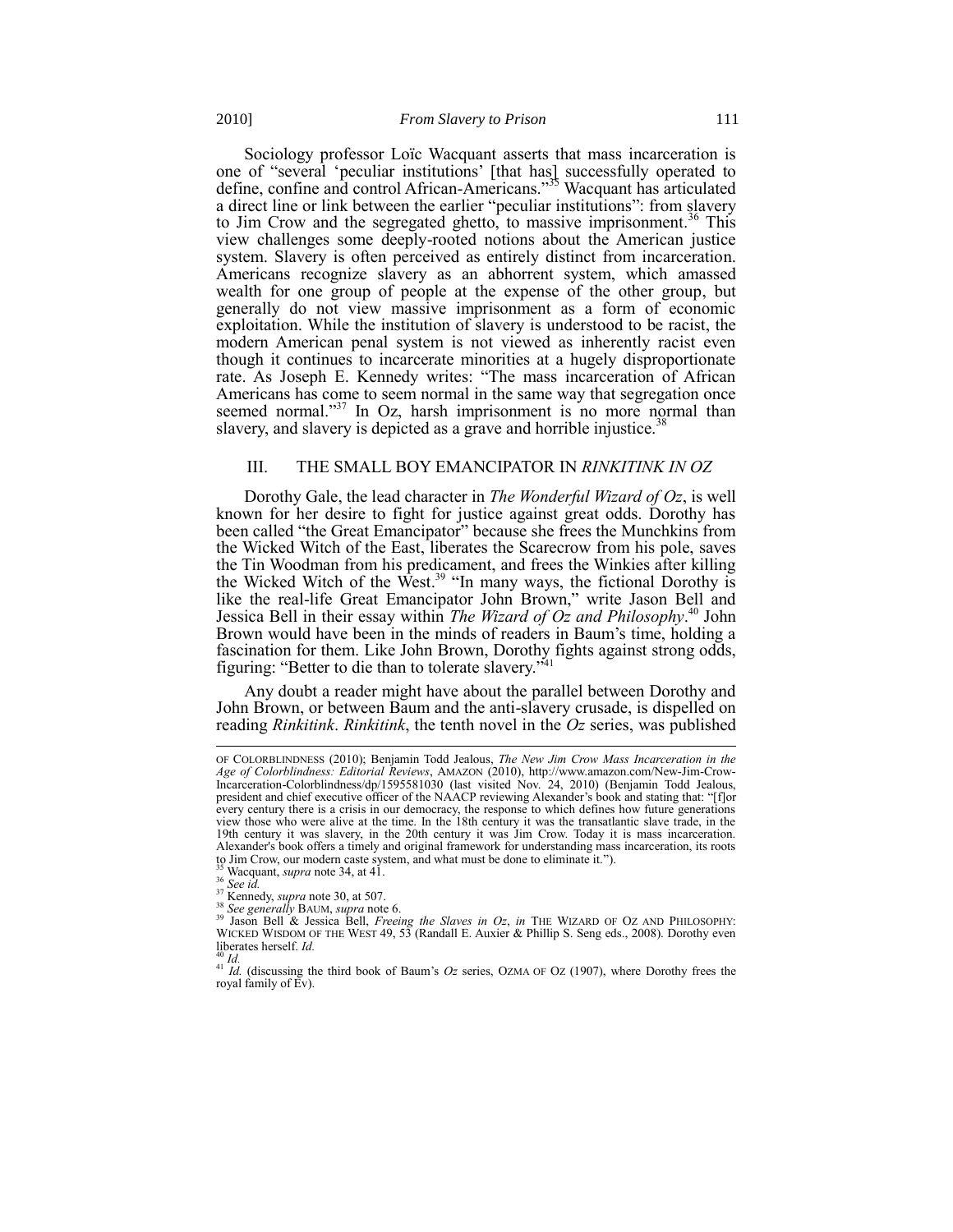in 1916, but it was actually written in 1905. <sup>42</sup> Because *Rinkitink* was originally intended as a free-standing adventure novel, its characters and setting are different from the other books in the *Oz* series. Dorothy appears only briefly, appended as an afterthought onto an ending that was rewritten so that *Rinkitink* would count as part of the *Oz* series.<sup>43</sup> Unquestionably, the Great Emancipator in *Rinkitink* is the young Prince of Pingaree, a male version of Dorothy, a young version of John Brown, or perhaps even a young version of Moses.

*Rinkitink* begins as a story of the enslavement of one people by another and then morphs into a story about imprisonment.<sup>44</sup> It is soon apparent that the young boy will be the unlikely savior of a people. Inga grows up on the utopian island of Pingaree until one day, invaders from the Islands of Regos and Caregos capture and kidnap almost everyone on the island.<sup>45</sup> This includes the prince's father and mother, the reigning King and Queen on the island.<sup>46</sup> Although Baum never names the age of the young prince, he is old enough to read but young enough to be described as the King's "little" son."<sup>47</sup> The Prince is left with two incompetent companions, a foolish character named King Rinkitink who happened to be visiting from a nearby island and Rinkitink's surly talking goat, Bilbil.<sup>48</sup> These two provide comic relief throughout the book in the Shakespearean mold of the fool and companion, and they guarantee little help in Prince Inga's quest to free his enslaved people.

The depiction of the prince as a John Brown type of liberator is hardly subtle. After the invaders have wrecked the island, the prince unearths three magic pearls.<sup>49</sup> The white pearl speaks and advises the prince to "go to the Islands of Regos and Caregos, where you may *liberate* your parents from slavery."<sup>50</sup> Written twenty-five years after the Civil War, it is not hard to recognize the allegorical nature of *Rinkitink*. Like Brown, Inga is so outnumbered that his quest appears suicidal, except for the three magic pearls. One pearl provides "a strength so great that no power can resist him"; the second pearl protects "its owners from all dangers"; and the third pearl, which sent him on his mission of emancipation, <sup>"c</sup>ean speak, and its words are always wise and helpful.<sup>551</sup> Unlike John Brown's suicidal raid on Harpers Ferry, though, readers know that justice is on the side of the young prince and that good will surely triumph in such a tale. Indeed, although Prince Inga sets out in a quest to liberate his parents, he ends up liberating a nation of people.<sup>5</sup>

<sup>42</sup> Peter Glassman, *Afterword* to L. FRANK BAUM, RINKITINK IN OZ 317, 317–18 (William Morrow &  $\frac{\text{Co. 1998}}{\text{C}}$  (1916).

*Id.* at  $318$ .

<sup>44</sup> *See generally* BAUM, *supra* note [2.](#page-0-2) 

 $45 \overline{1}$ *d.* at 49–50.

<sup>46</sup> *Id.*

 $^{47}$ *Id.* at 22–23.

<sup>&</sup>lt;sup>48</sup> *Id.* at 106–07 (describing when King Rinkitink came to the Island of Pingaree to escape having to rule his people and when the boy asked the king, "Can you fight," the king answers "I have never tried. . . . In time of danger I have found it much easier to run away than to face the foe.").<br><sup>49</sup> *Id.* at 85.

 $^{49}$  *Id.* at 85.<br><sup>50</sup> *Id.* at 88 (emphasis added).

<sup>51</sup> *Id.* at 26.

<sup>52</sup> *Id.* at 88, 203.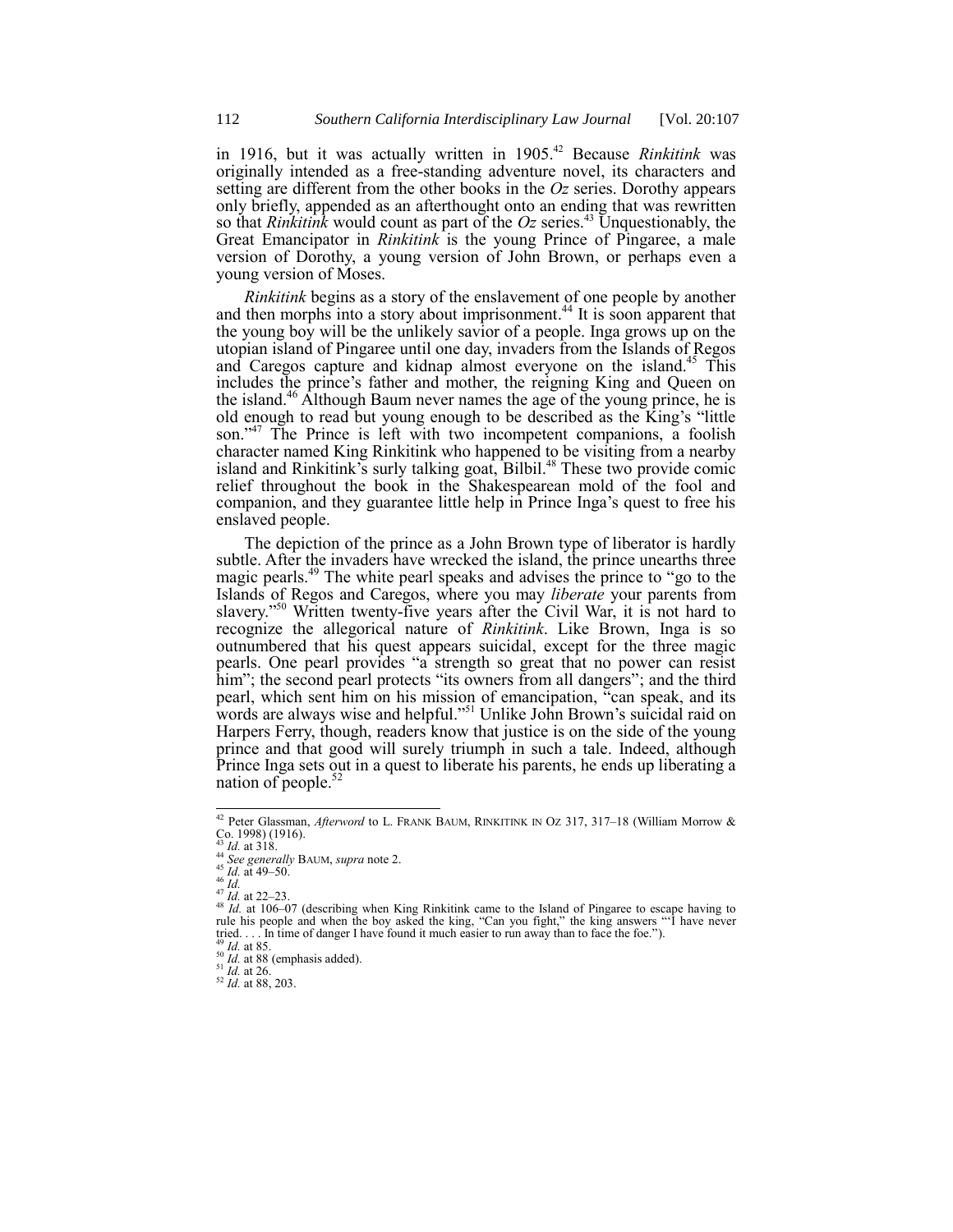Baum does not tread lightly when discussing the horrors of slavery. Slavery is depicted as brutal within *Rinkitink*, although tempered to be appropriate as a children's book. When Prince Inga and his odd traveling companions arrive at the islands that kidnapped the Pingaree people, he finds the people enslaved.<sup>53</sup> Families are separated, and everyone is made to work.<sup>54</sup> The men are enslaved in the mountains of Regos, forced to work mining gold and silver.<sup>55</sup> They are "confined in dark underground passages," dark caverns "in which they lived and slept, never seeing the light of day."<sup>56</sup> "Cruel overseers with whips stood over these poor people, who had been captured in many countries by the raiding parties . . . and the overseers were quite willing to lash the slaves with their whips if they faltered a moment in their work."<sup>57</sup> The women and children were separated from the men and became the slaves of Queen Cor.<sup>58</sup> Most farmed her land while others waited on her.<sup>59</sup> The child prince's observations of slavery and his repeated determination to free his parents and his people pull the reader through the story.

The book's transition from slavery to imprisonment occurs two-thirds of the way into the adventure tale. Armed with the magic pearls, Prince Inga is eventually able to scare the evil King's army into surrendering.<sup>6</sup> Unfortunately, however, the evil King and Queen have escaped with Prince Inga's parents and have sailed to Nome to ask the ruler there to confine the good King and Queen as a favor.<sup>61</sup> Nome is a mountainous island that contains an extensive system of cells within its caverns.<sup>62</sup> Prince Inga decides he must rescue his parents from the dungeons of Nome.<sup>63</sup> This is where a story of slavery turns into a story of imprisonment. Modern readers may be reminded of the controversial practice known as extraordinary rendition, where another country transfers its captured prisoners to another country for imprisonment.<sup>64</sup>

There are several clues to alert the reader to the fact that Nome is a prison and not another slave station. Most obvious is the fact that there are only two captives now, not a community of captives. In addition, while Prince Inga's parents were forced into slave labor during their first confinement, they do not need to work in their second confinement.<sup>65</sup> Meals are provided; there is little to occupy their time.<sup>66</sup> The rocky confinement appears similar to a modern American prison cell, what Paul

l

<sup>65</sup> BAUM, *supra* not[e 2](#page-0-2) at 235–36.

<sup>66</sup> *Id.* at 235.

 $\frac{53}{1}$ *Id.* at 109–12.

<sup>54</sup> *Id.* at 112.

<sup>55</sup> *Id.*

<sup>56</sup> *Id.* at 109, 110. <sup>57</sup> *Id.* at 110.

<sup>58</sup> *Id.* at 111, 188.

<sup>59</sup> *Id.* at 111.

<sup>60</sup> *Id.* at 130–32. <sup>61</sup> *Id.* at 230.

<sup>62</sup> *Id.* at 227.

<sup>63</sup> *Id.* at 276.

<sup>64</sup> *See* Leila Nadya Sadat, *Symposium on the New Face of Armed Conflict: Enemy Combatants After*  Hamdan v. Rumsfeld*: Extraordinary Rendition, Torture, and Other Nightmares from the War on Terror*, 75 GEO. WASH. L. REV. 1200 (2007).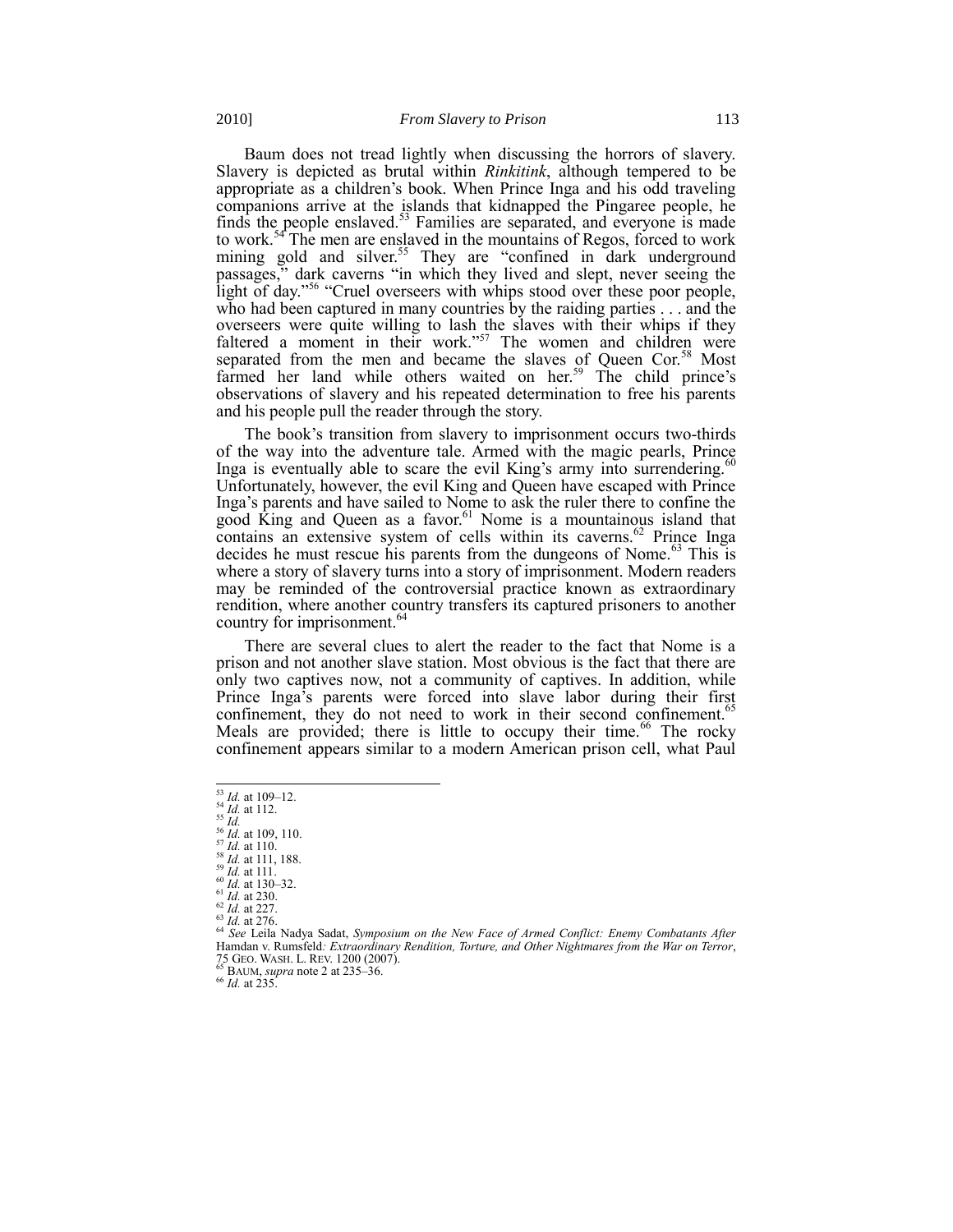Butler calls a "long-term storage locker."<sup>67</sup> Nome is qualitatively different from slavery, although equally far from freedom. The Nome King does not need their labor; he is simply charged with keeping them in custody and making sure they do not escape.<sup>68</sup>

My favorite clue that the story has transitioned from an anti-slavery message to an anti-prison message is when the evil King and Queen pretend that Prince Inga's parents deserve punishment. When the evil King Gos and Queen Cor bring Inga's parents to the land of Nome, they ask the King of Nome to keep the good King and Queen locked up.<sup>69</sup> They bring gold and gems to exchange for the service that Nome is providing.<sup>7</sup> Although the exchange is monetary, during the negotiations, King Gos explains that the good King and Queen must be held to protect society from their evil deeds. "The prisoners," explains King Gos, "are very evil people and came to our islands of Regos and Coregos to conquer them and slay our poor people. Also, they intended to plunder us of all our riches."<sup>71</sup> "If they get out of prison," warns King Gos, they will "continue their wicked deeds."<sup>72</sup> When the good King hears that he is to be locked up to protect others from his wickedness, he protests to the King of Nom: "do not believe this tale, I implore you. It is all a lie!"<sup>73</sup> "I know it," the Nome King responds, but "I consider it a clever lie, though, because it is woven without a thread of truth. However, that is none of my business."<sup>74</sup>

To the Nome King, a prison is a business. He houses prisoners to increase his wealth and power. His honesty is as refreshing as it is unhelpful, for he responds to the good King by admitting that his imprisonment has nothing to do with deserved punishment:

In my heart, King Kitticut, I sympathize with you, but as a matter of business policy we powerful Kings must stand together and trample the weaker ones under our feet. . . . The fact that you are a prisoner, my poor Kitticut, is evidence that you are weaker than King Gos, and I prefer to deal with the strong. $\overline{5}$ 

In this way, the story of imprisonment and the story of enslavement are strikingly similar. The first imprisonment in *Rinkitink* was a classic depiction of slavery. The people of Pingaree were brought by ship in order to work for free so that the owners could live off their labors. Notwithstanding the depiction of Queen Cor as a sadist, most of the conquering people of Regos and Caregos view slavery as just a cruel business that allows them to prosper. Baum depicts slavery as a business that financially benefits some at the expense of others. The second imprisonment in *Rinkitink* is a depiction of a prison system that operates as

<sup>69</sup> *Id.*  $\frac{70}{Id}$ .

l

<sup>73</sup> *Id.* <sup>74</sup> *Id.*

<sup>67</sup> BUTLER, *supra* not[e 1,](#page-0-3) at 30.

<sup>68</sup> BAUM, *supra* not[e 2,](#page-0-2) at 230–31.

 $^{71}$  *Id.* at 231.

<sup>72</sup> *Id.*

 $^{75}$  *Id.* at 232–34.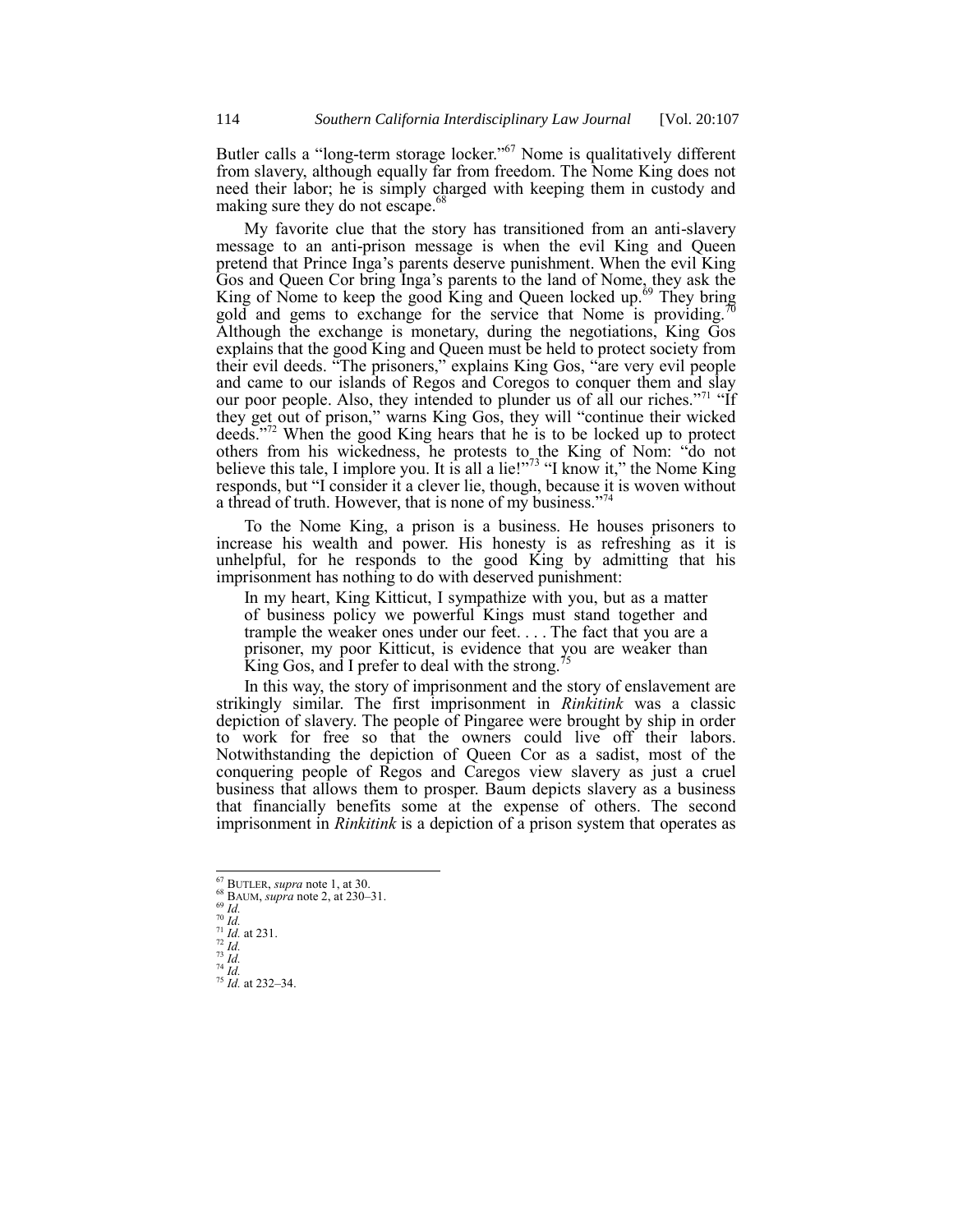a business. There is a pretext of deserved punishment in the prison, but that pretext is exposed even to the youngest readers.

Baum also raises the issue of prison labor, one of the pressing questions in his day. Although the Nome King has agreed to house the prisoners howsoever he wishes, Queen Cor utters these words to him after the deal is sealed: "Make them work  $\dots$ . They are rather delicate and to make them work will make them suffer delightfully."

On one level, this exchange reveals the character of the two speakers. The Nome King's benevolent treatment contrasts with Queen Cor's sadistic words. The Nome King has no desire to inflict unnecessary pain. Rather, he is an opportunist governed by the human failings of greed and a desire to maintain his power. When Prince Inga comes to him, the Nome King treats him like an honored guest but begs him to leave.<sup>77</sup> It is only when the young prince insists on liberating the prisoners from their cells that the Nome King tries to kill the child and his companions.<sup>78</sup> This instructs the reader that captivity can have many forms. One can be enslaved by evilminded sadists such as Queen Cor, or one can be simply imprisoned by unsympathetic, powerful men like the Nome King. In both instances, the lack of freedom harms the captive and breaks families apart. Also, in both instances, the enemy is motivated primarily by financial gain and the liberators are justified in using force to free the captives.

On another level, the dialogue between the evil slaveholder and the opportunistic ruler may be taken as an allegory. Although the ex-slaves are white people, the story intentionally reminds readers of the treatment of America's freed blacks. Baum has drawn a direct line from slavery to prison, depicting the imprisonment of two former slaves turned to prisoners. This suggests that Baum viewed turn-of-the-century prisons as direct descendents of slavery; it was another institution to accomplish similar ends. This is the same line that critics have tried to draw from slavery to the current prison situation. Baum wrote at a time when prisons were changing and their purpose to effectuate Jim Crow policies was more readily apparent. In particular, the issue of prison labor was of high importance to those that sought to better the plight of black men in the Southern states.

## IV. THE PRISON SYSTEM AFTER THE CIVIL WAR

At the time *Oz* books were written, the American prison industry was changing. Some of the issues of Baum's day are reflected in *Rinkitink*, such as the relationship of labor to servitude and the expanding use of the penitentiaries in the South to house freed slaves.

Before the Civil War, the Southern penitentiaries housed white inmates and not slaves since slave punishment was handled by the individual

 $\overline{a}$ 

<sup>76</sup> *Id.* at 235.

 $\frac{77}{1}$ *Id.* at 244–50. <sup>78</sup> *Id.* at 247, 255–64.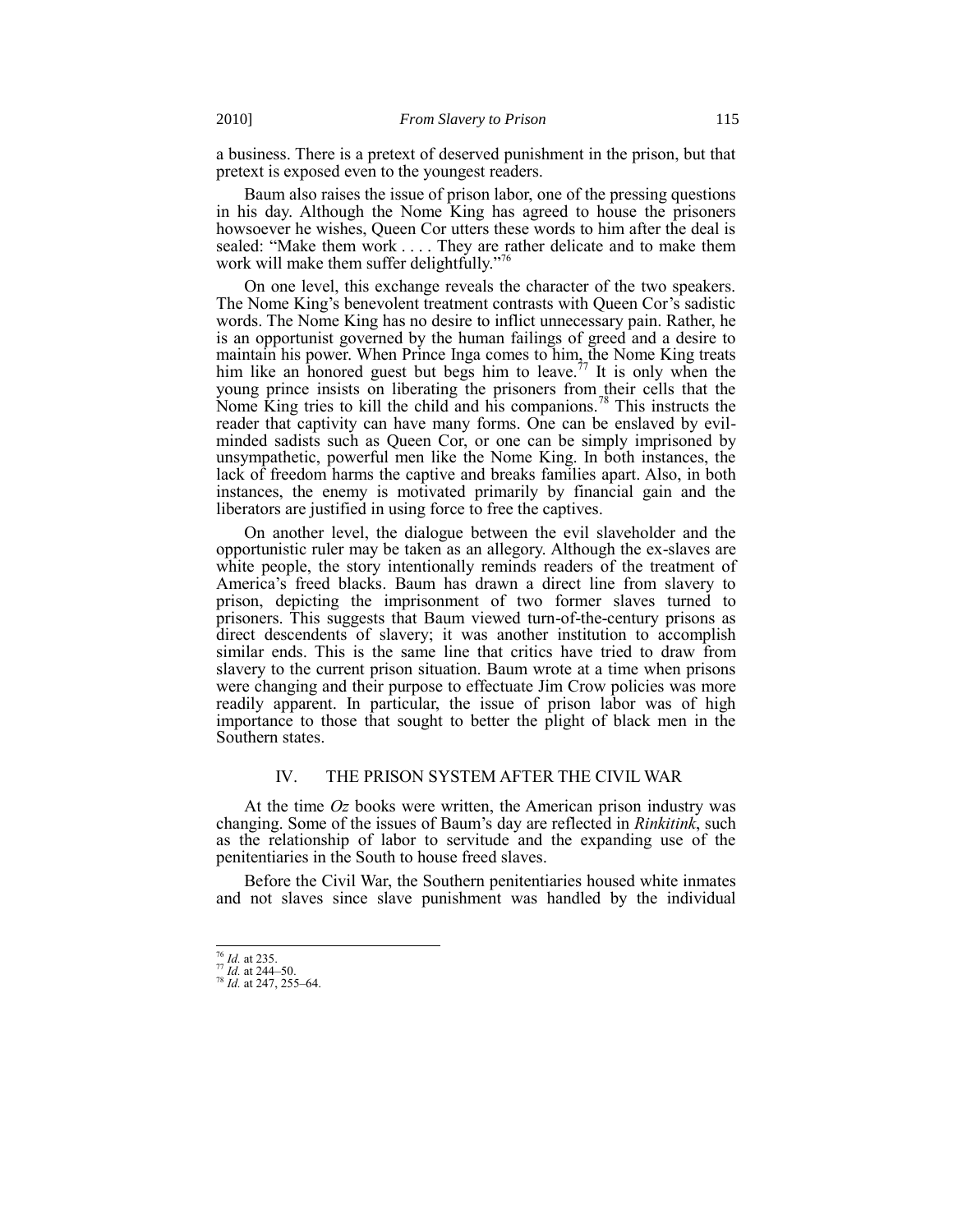<span id="page-9-1"></span><span id="page-9-0"></span>plantation owners. <sup>79</sup> After the Civil War, both the racial demographics of prisoners and the form of penal institutions changed. A practice known as "convict leasing" was gradually established throughout the South, whereby the state handed the prisoner over to private companies in return for a fee. $80$ In convict leasing, the private company was in charge of care and custody of prisoners as well as their work and work product.<sup>81</sup> Initially, the legislatures in the North and South had instituted prison work with the goal of rehabilitating prisoners through "the redeeming power of hard labor."82 The lease system, however, was clearly designed for financial profit and to enable the continuation of white control over Southern blacks.<sup>83</sup> Specifically, the lease system brought in revenue at a time when the Southern states could no longer pay for their prisons.<sup>84</sup> Additionally, the Private companies bore the cost of housing inmates in return for keeping the profit gathered from the prisoners' labors.<sup>85</sup> As Baum illustrated in his tale of the Nome prison, there was a political dimension to this trade. ―Lawmakers supported the lessees with contracts and convicts, and lessees supported the lawmakers with contributions.<sup>786</sup> As depicted in Baum's *Rinkitink*, prisons were a business, like slavery, in which many profited.<sup>8</sup>

Some scholars believe the lease system was worse for convicts than slavery was for blacks.<sup>88</sup> Stephen Garvey wrote about the brutality experienced by leased convicts.<sup>89</sup> Prisoner deaths were reported to be as high as 40 percent of the convict population in some years.<sup>90</sup> Asked about life expectancy of prisoners in the South in 1883, one doctor estimated that most convicts in Alabama "died within three years."<sup>91</sup> In Mississippi, the mortality statistics were equally revealing: "Not a single leased convict ever lived long enough to serve a sentence of ten years or more."<sup>92</sup> The brutality makes sense on a financial level. As Garvey noted, while a "slave" owner had a long-term economic interest in the slave's well-being [l]essees knew they would eventually lose control over an inmate's labor, either at the expiration of the lease or when an inmate's term of imprisonment came to an end."<sup>9</sup>

<sup>79</sup> Stephen P. Garvey, *Freeing Prisoners' Labor*, 50 STAN. L. REV. 339, 353 nn.95–96 (1998).

 $\frac{80}{10}$  *Id.* at 355. <sup>81</sup> *See id.* at 357.

<sup>82</sup> *Id.* at 341.

<sup>83</sup> See DAVID M. OSHINSKY, "WORSE THAN SLAVERY": PARCHMAN FARM AND THE ORDEAL OF JIM CROW JUSTICE 56–57 (1996).

 $4$  Garvey, *supra* note  $\overline{79}$ , at 355.

 $85$  *Id.* at 355–56.

<sup>86</sup> *Id.* at 356–57. *See also* EDWARD L. AYERS, VENGEANCE AND JUSTICE: CRIME AND PUNISHMENT IN THE 19TH-CENTURY AMERICAN SOUTH 195 (1984).<br>
THE 19TH-CENTURY AMERICAN SOUTH 195 (1984).

<sup>87</sup> *See* BAUM, *supra* not[e 2,](#page-0-2) at 231 (describing how King Kaliko profits from the imprisonment of the good King and Queen). <sup>88</sup> *See* OSHINSKY, *supra* note [83,](#page-9-1) at 46, 48–49 (detailing the unsanitary and fatal conditions for the

convicts).

Garvey, *supra* not[e 79,](#page-9-0) at 357.

<sup>90</sup> *Id.*

<sup>91</sup> *Id.* at 357 (quoting Christopher R. Adamson, *Punishment After Slavery: Southern State Penal Systems, 1865–1890*, 30 SOC. PROBS. 555, 566 (1983)). *Systems, 1865–1890,* 30 Soc. PROBS. 555, 566 (1983)).<br><sup>92</sup> OSHINSKY, *supra* not[e 83,](#page-9-1) at 46.

<sup>&</sup>lt;sup>93</sup> Garvey, *supra* note [79,](#page-9-0) at 357. One proof that this was a financial calculation is that convicts were generally worked hardest at the time their lease was about to expire. *Id.*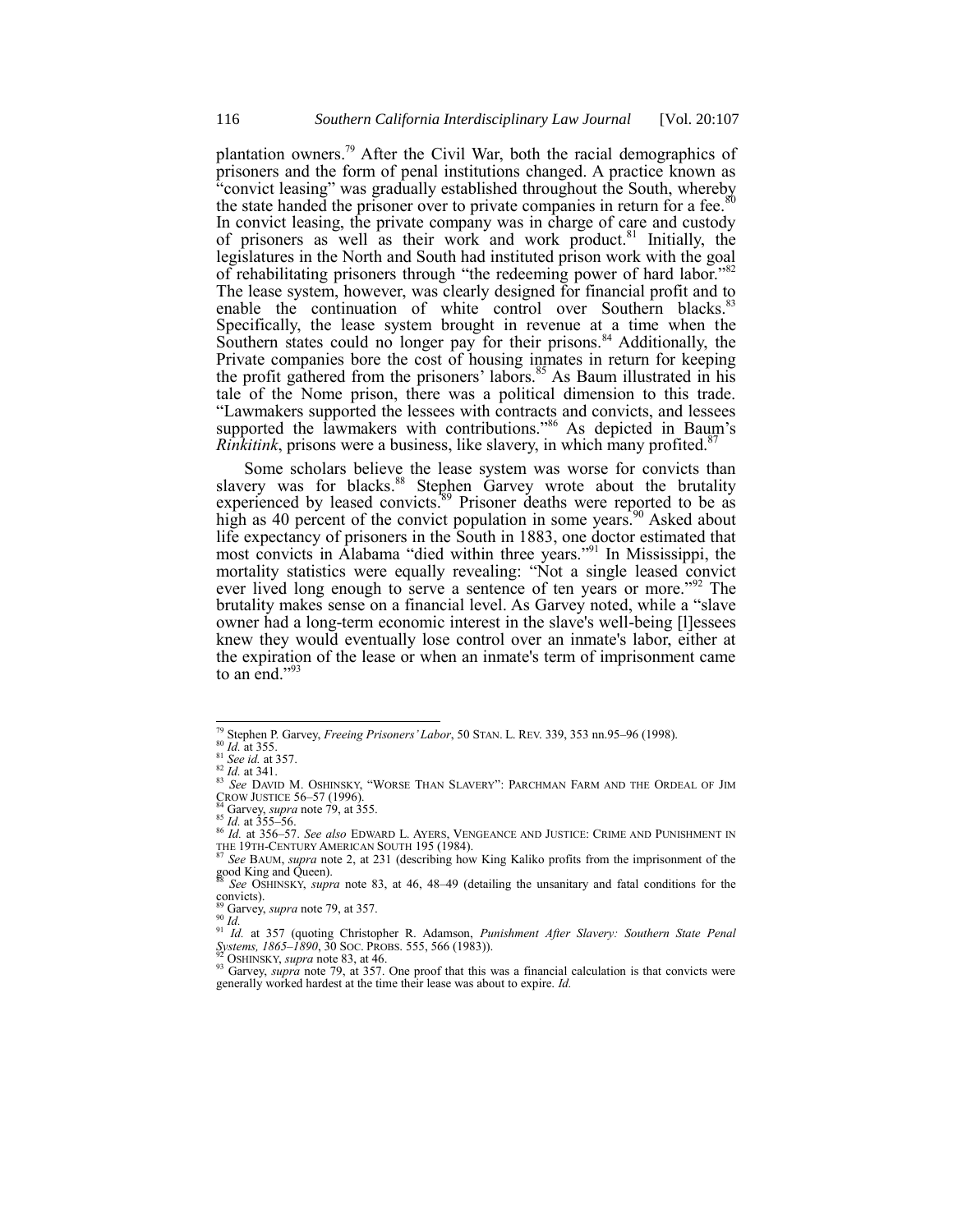Although the lease system was largely driven by profit, it also served another purpose. Southern prisons became part of the Jim Crow era's methods of controlling blacks and ensuring that they stayed in the South working for depressed wages.<sup>94</sup> Although slavery was prohibited, blacks could still be held in bondage through the criminal justice system.<sup>95</sup> "Of course," wrote Garvey, "the lease system was formally based on criminality, not on race, but the distinction was often lost in the realities of criminal justice under Jim Crow.<sup>396</sup> Thus, prison had become the new form of slavery in many Southern states at the time Baum wrote *Rinkitink*. Whether a particular prisoner actually deserved punishment was immaterial because the whole enterprise was based on exploiting a class of persons.

At the time Baum was writing, debates raged in the South about the Southern leasing system. $97$  There were similar debates about the Northern prison system regarding the use of convict labor. Unlike the Southern prison system, however, "inmates in the North labored behind prison walls manufacturing goods for sale to the state."<sup>98</sup> Fifteen years before Baum wrote *Rinkitink*, a famous exposé of Southern prisons was published, cataloguing unspeakable brutalities.<sup>99</sup> At the end of the twentieth century, some Southern states were ending convict leasing. The death of convict leasing occurred in part due to humanitarian sentiment, in part to the rise of a labor movement, but mostly due to the system becoming unprofitable for private companies that leased the prisoners.<sup>100</sup> Convict leasing was replaced by state farms and chain gangs. Though superior to convict leasing, these punishment schemes also served to control black labor and continue white domination.

This is the background for understanding Queen Cor's comment that the royal couple should be made to labor while held in the caves of Nome. The brutality of the Southern work system persuaded many that work was not a road to moral reform of the prisoner's soul.<sup>101</sup> *Rinkitink* accurately illustrates that the United States prison system at the turn of the century was an extension of slavery and only nominally based on criminal misbehavior.

<sup>94</sup> *Id.* at 355–56.

<sup>95</sup> *See* OSHINSKY, *supra* note [83,](#page-9-1) at 45 (showing that the lease system and the slavery system were practicably indistinguishable in terms of social recognition—one planter wrote to ask for convicts, saying "'[w]hen you get a moment . . . won't you send a slave out to fix my cemetery fence?'").<br><sup>96</sup> Garvey, *supra* note [79,](#page-9-0) at 355 (citing ALEX LICHTENSTEIN, TWICE THE WORK OF FREE LABOR: THE

POLITICAL ECONOMY OF CONVICT LABOR IN THE NEW SOUTH xvi (Mike Davis & Michael Sprinker eds., 1996)).

<sup>97</sup> *See, e.g.*, Garvey, *supra* not[e 79,](#page-9-0) at 365; OSHINSKY, *supra* note [83,](#page-9-1) at 48–52.

<sup>98</sup> Garvey, *supra* not[e 79,](#page-9-0) at 365.

<sup>&</sup>lt;sup>99</sup> See id. at 363 (referring to GEORGE W. CABLE, THE SILENT SOUTH TOGETHER WITH THE FREEDMAN'S CASE IN EQUITY AND THE CONVICT LEASE SYSTEM (1885)).<br>
<sup>100</sup> Garvey super note 70 = 1.264 S

<sup>&</sup>lt;sup>100</sup> Garvey, *supra* note [79,](#page-9-0) at 364. See also OSHINSKY, *supra* not[e 83,](#page-9-1) at 52 (arguing that class anger by poor Southern whites was also responsible for ending leasing in Mississippi, the state where it began).<br><sup>101</sup> *The Birth of the Prison Retold*, 104 YALE. L.J. 1235, 1279–81 (1995).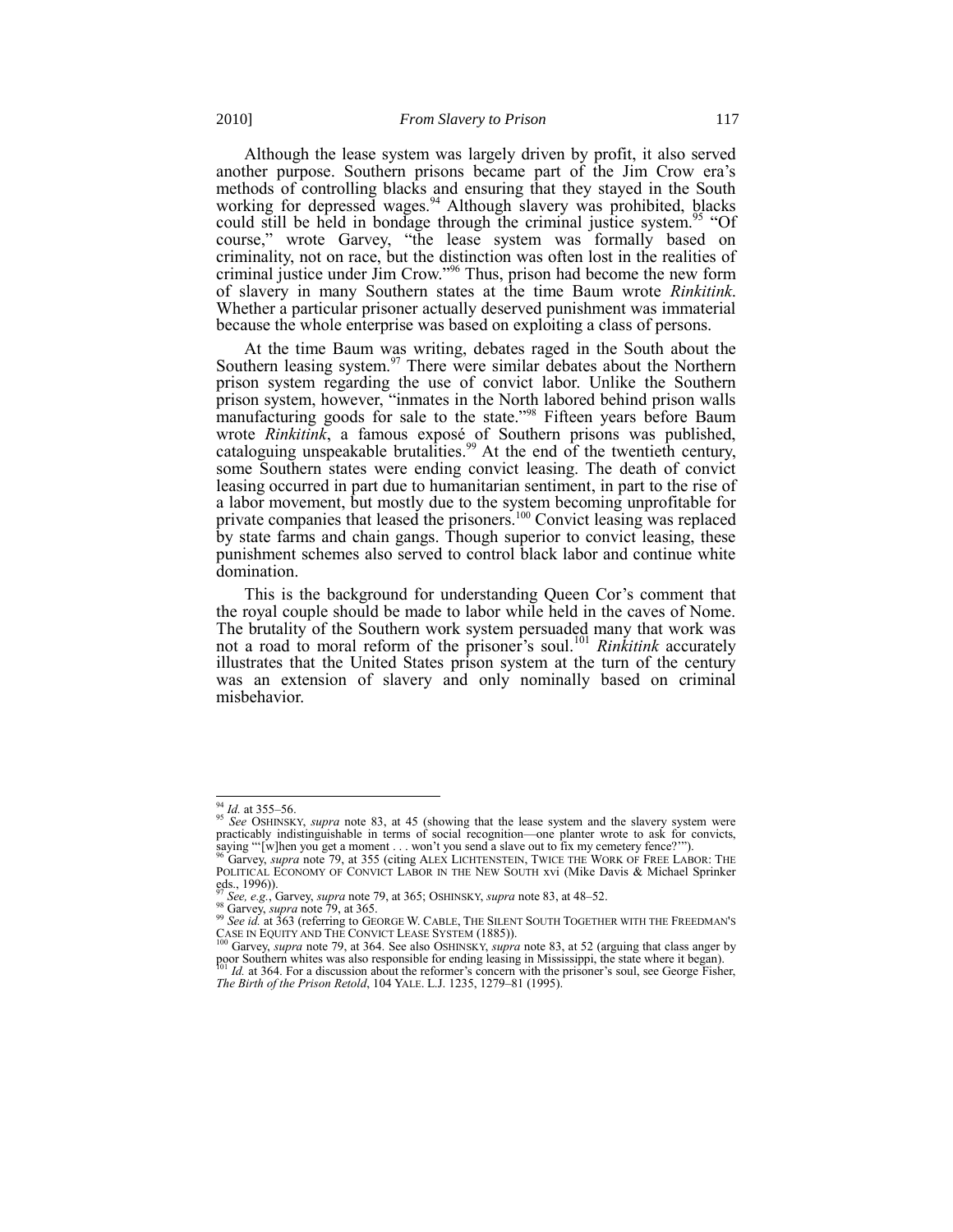## V. ALTERNATIVE PUNISHMENTS

In *Rinkitink*, the slave-holders on the Island of Regos behave terribly toward Prince Inga and his people.<sup>102</sup> Yet, when the army is defeated, no punishment is administered to the former soldiers or overseers.<sup>103</sup> In place of the evil King and Queen, Inga substitutes a kind woodsman<sup>104</sup> whom he met on the island to rule them. Like the Winged Monkeys who obey anyone with the Magic Cap,  $105$  the switch of the leader of the slaveholders suggests that evil is situational and that honest leaders bring forth improved behavior better than any punishment could.

Similarly, the young prince fashions no punishment for the Nome King even though he had tried to kill the prince and his companions and lock up his parents indefinitely.<sup>106</sup> Instead, all is put to right when the prince survives tests that would make a Greek hero  $prod_{i=1}^{107}$  and Dorothy arrives in time to scold the King. "You must be more wicked than I thought you were," Dorothy tells him, demanding that he release his prisoners.<sup>1</sup> Instead of punishing the Nome King, they "bade good-bye" and Dorothy warns him  $\cdot$  not to be wicked any more than he could help it.<sup> $109$ </sup> In keeping with Baum's themes of liberation, one can read the  $\overline{Oz}$  series for a long time without coming across punishment for criminal conduct.

The Wizard of Oz himself, when revealed as a lying scoundrel in the first *Oz* book, suffers no punishment other than embarrassment. Despite the Wizard escaping punishment—or as Baum might write, because the Wizard escaped punishment—the Wizard becomes a reformed citizen of Oz.<sup>110</sup> One clear theme throughout the *Oz* series is that people do not always need to be punished for their misdeeds.

One example of an alternative type of punishment appears in *The Lost Princess of*  $Oz$ <sup>111</sup> There, an enormous speaking frog is traveling with a woman named Cayke as she seeks her jeweled, magic baking pan.<sup>112</sup> When the pair arrives at a river, the ferryman cannot hear Frogman but can hear Cayke all too clearly and scolds her for talking too loudly.<sup>113</sup> Eventually, the ferryman explains that he cannot hear animals speak because that was a punishment for his acts of cruelty to animals, such as cutting off the tail of a fox:

So the Emperor of the Winkies—who is the Tin Woodman and has a very tender tin heart—punished me by denying me any

l

<sup>112</sup> *See id.* at 208–10.

<sup>113</sup> *Id.* at 193.

<sup>102</sup> *See* BAUM, *supra* not[e 2,](#page-0-2) at 109–10.

<sup>103</sup> *Id.* at 220.

 $\frac{104}{20}$  Prince Inga calls this woodsman named Nikibob a "charcoal-burner." *Id.* at 218.

<sup>105</sup> BAUM, *supra* not[e 6,](#page-0-1) at 118–19.

<sup>106</sup> BAUM, *supra* not[e 2,](#page-0-2) at 230–31, 247, 255–64.

<sup>&</sup>lt;sup>107</sup> *Id.* at 254–64.<br><sup>108</sup> *Id.* at 284. The King almost weeps in despair, but explains that he promised King Gos that he would keep Inga's parents captives. *Id.* at 286–87. Eventually, he agrees to release the prisoners but only because he was threatened by a dozen eggs, something the Nome King apparently feared. *Id.* <sup>109</sup> *Id.* at 290.

<sup>110</sup> BAUM, *supra* not[e 12,](#page-1-0) at 180.

<sup>&</sup>lt;sup>111</sup> L. FRANK BAUM, THE LOST PRINCESS OF OZ 194 (1917) (explaining that a ferryman is punished by denial of "communication with beasts, birds or fishes").